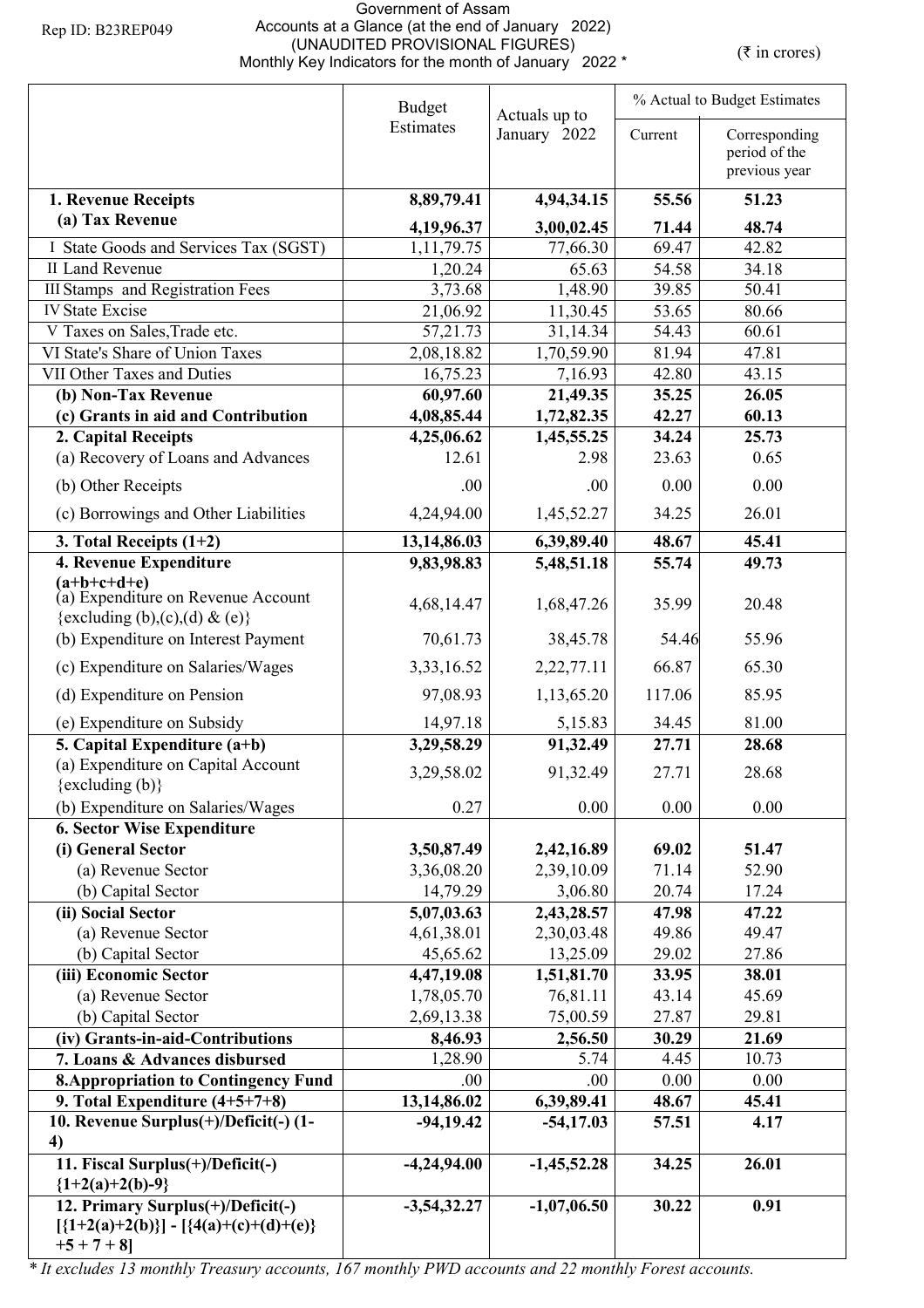| <b>Monthly Trend</b><br><b>REVENUE RECEIPTS</b><br>(Refer to item<br>of Monthly Accounts at a Glance)<br>1(a) |                |             |                |             |  |  |
|---------------------------------------------------------------------------------------------------------------|----------------|-------------|----------------|-------------|--|--|
|                                                                                                               | ( ₹ in error)  |             |                |             |  |  |
|                                                                                                               |                | 2021-2022   |                | 2020-2021   |  |  |
| Mont                                                                                                          | <b>Monthly</b> | Progressive | <b>Monthly</b> | Progressive |  |  |
| <b>APRIL</b>                                                                                                  | 30,06.30       | 30,06.30    | 15,13.19       | 15,13.19    |  |  |
| <b>MAY</b>                                                                                                    | 24,06.01       | 54,12.31    | 25,84.15       | 40,97.34    |  |  |
| <b>JUNE</b>                                                                                                   | 23,44.17       | 77,56.48    | 24,39.18       | 65,36.52    |  |  |
| <b>JULY</b>                                                                                                   | 26,09.11       | 1,03,65.59  | 25,03.01       | 90,39.53    |  |  |
| <b>AUGUST</b>                                                                                                 | 30,01.73       | 1,33,67.32  | 24,71.75       | 1,15,11.28  |  |  |
| <b>SEPTEMBER</b>                                                                                              | 29,78.28       | 1,63,45.60  | 27,48.39       | 1,42,59.67  |  |  |
| <b>OCTOBER</b>                                                                                                | 32,62.32       | 1,96,07.92  | 28,51.99       | 1,71,11.66  |  |  |
| <b>NOVEMBER</b>                                                                                               | 45,99.67       | 2,42,07.59  | 27,19.18       | 1,98,30.84  |  |  |
| <b>DECEMBER</b>                                                                                               | 19,64.81       | 2,61,72.40  | 28,50.90       | 2,26,81.74  |  |  |
| <b>JANUARY</b>                                                                                                | 38,30.05       | 3,00,02.45  | 16,82.28       | 2,43,64.02  |  |  |
| <b>FEBRUARY</b>                                                                                               | 0.00           | 0.00        | 42,91.65       | 2,86,55.67  |  |  |
| MARCH (Pre)                                                                                                   | 0.00           | 0.00        | 71,07.04       | 3,57,62.71  |  |  |
| MARCH (Sup)                                                                                                   | 0.00           | 0.00        | 1.42           | 3,57,64.13  |  |  |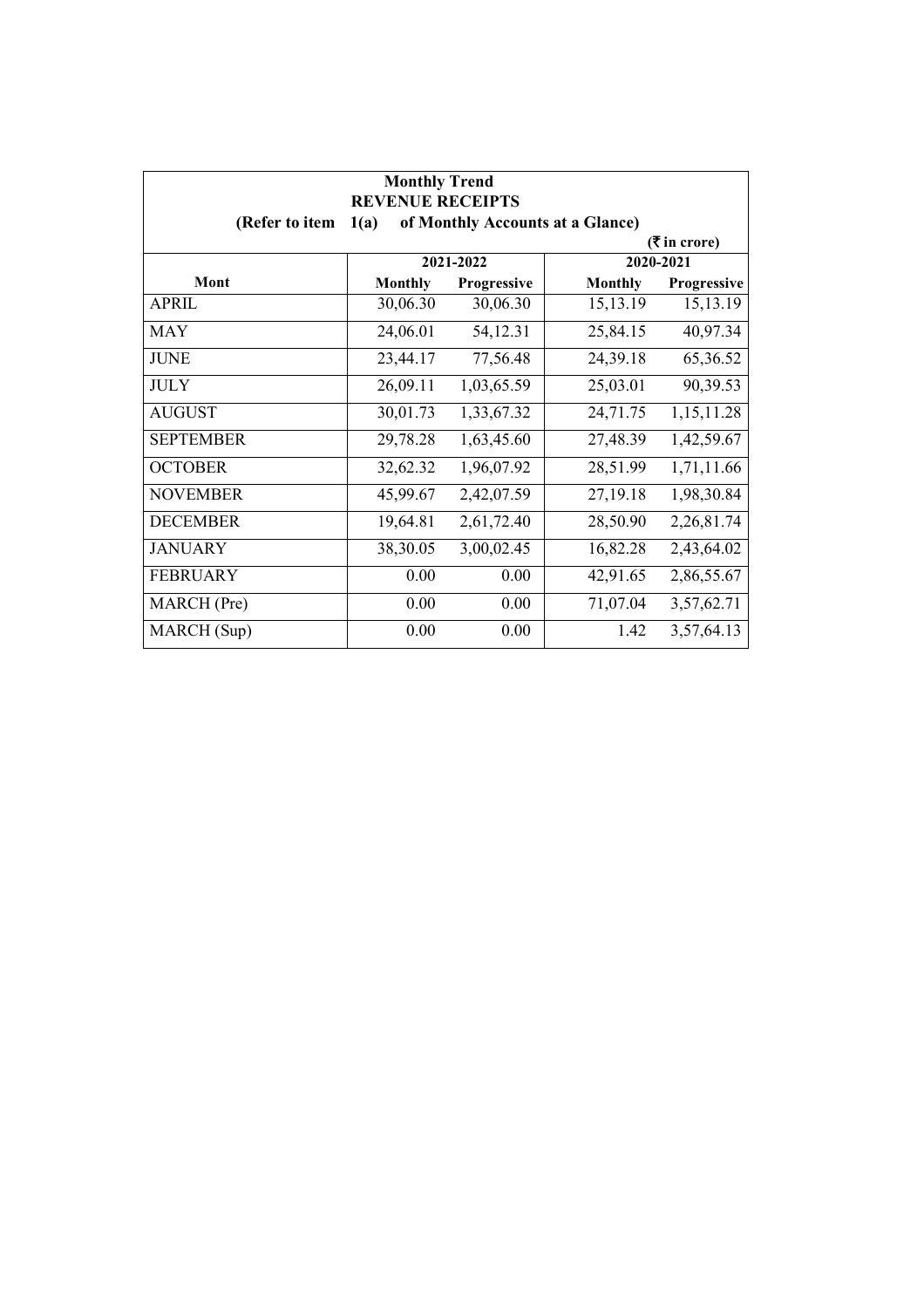| <b>Monthly Trend</b><br><b>REVENUE RECEIPTS</b><br>1(b)<br>of Monthly Accounts at a Glance)<br>(Refer to item |                |             |                |             |  |
|---------------------------------------------------------------------------------------------------------------|----------------|-------------|----------------|-------------|--|
| ( ₹ in error)                                                                                                 |                |             |                |             |  |
|                                                                                                               |                | 2021-2022   |                | 2020-2021   |  |
| Mont                                                                                                          | <b>Monthly</b> | Progressive | <b>Monthly</b> | Progressive |  |
| <b>APRIL</b>                                                                                                  | 80.54          | 80.54       | 16.13          | 16.13       |  |
| <b>MAY</b>                                                                                                    | 2,18.35        | 2,98.89     | 2,42.67        | 2,58.80     |  |
| <b>JUNE</b>                                                                                                   | 2,75.55        | 5,74.44     | 3,27.39        | 5,86.19     |  |
| <b>JULY</b>                                                                                                   | 4,01.56        | 9,76.00     | 2,63.71        | 8,49.90     |  |
| <b>AUGUST</b>                                                                                                 | 2,56.76        | 12,32.76    | 81.15          | 9,31.05     |  |
| <b>SEPTEMBER</b>                                                                                              | 1,19.02        | 13,51.78    | 1,89.54        | 11,20.59    |  |
| <b>OCTOBER</b>                                                                                                | 3,90.75        | 17,42.53    | 2,14.65        | 13,35.24    |  |
| <b>NOVEMBER</b>                                                                                               | 1,40.73        | 18,83.26    | 2,63.32        | 15,98.56    |  |
| <b>DECEMBER</b>                                                                                               | 1,65.02        | 20,48.28    | 1,29.89        | 17,28.45    |  |
| <b>JANUARY</b>                                                                                                | 1,01.07        | 21,49.35    | 1,74.02        | 19,02.47    |  |
| <b>FEBRUARY</b>                                                                                               | 0.00           | 0.00        | 4,68.25        | 23,70.72    |  |
| MARCH (Pre)                                                                                                   | 0.00           | 0.00        | 5,17.92        | 28,88.64    |  |
| MARCH (Sup)                                                                                                   | 0.00           | 0.00        | 9.76           | 28,98.40    |  |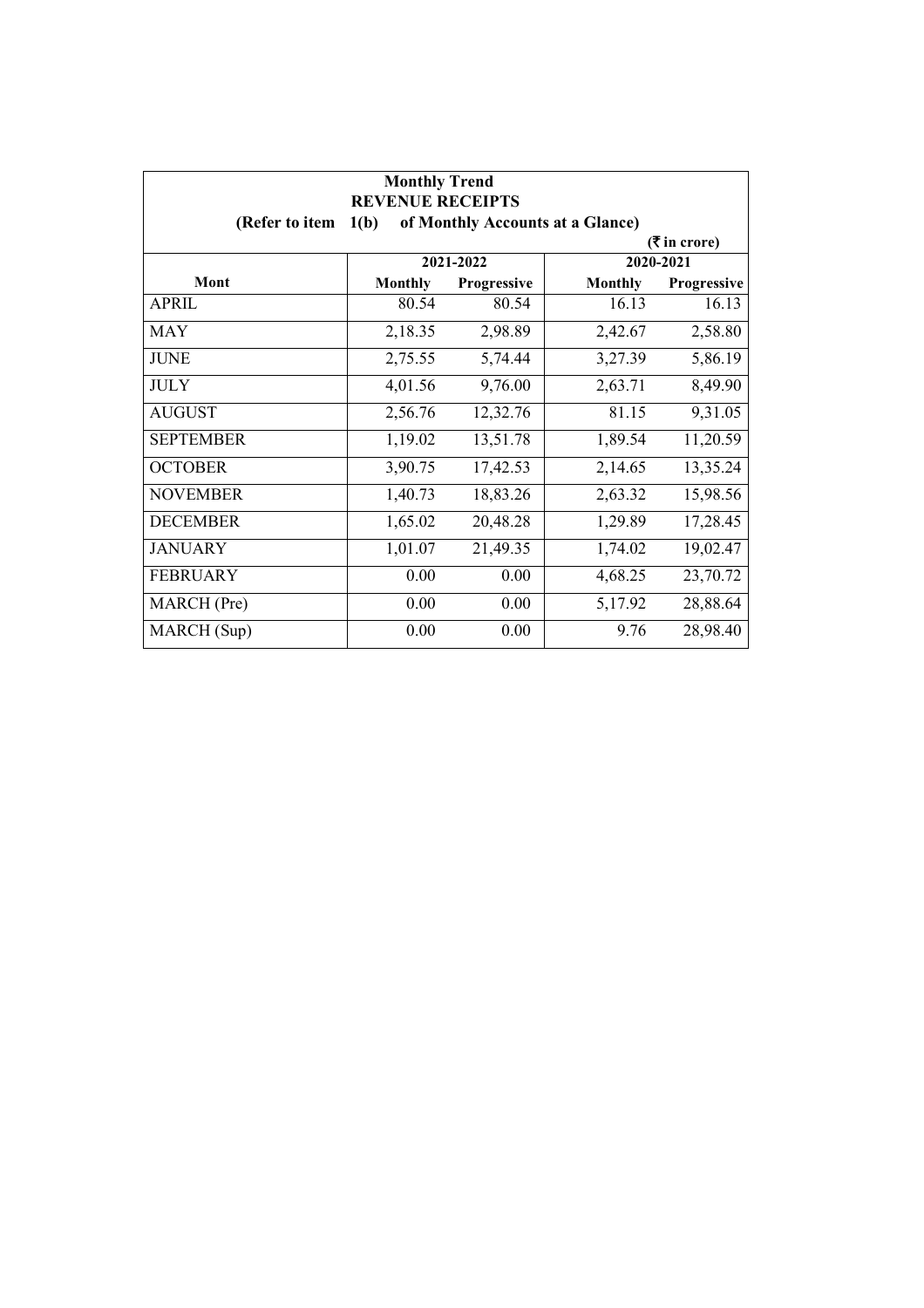| <b>Monthly Trend</b><br><b>REVENUE RECEIPTS</b><br>(Refer to item<br>1(c)<br>of Monthly Accounts at a Glance) |                |             |                |               |  |
|---------------------------------------------------------------------------------------------------------------|----------------|-------------|----------------|---------------|--|
|                                                                                                               |                |             |                | ( ₹ in error) |  |
|                                                                                                               |                | 2021-2022   |                | 2020-2021     |  |
| Mont                                                                                                          | <b>Monthly</b> | Progressive | <b>Monthly</b> | Progressive   |  |
| <b>APRIL</b>                                                                                                  | 10,59.85       | 10,59.85    | 23,68.84       | 23,68.84      |  |
| <b>MAY</b>                                                                                                    | 15,69.53       | 26,29.38    | 20,06.41       | 43,75.25      |  |
| <b>JUNE</b>                                                                                                   | 25,40.91       | 51,70.29    | 25,07.48       | 68,82.73      |  |
| <b>JULY</b>                                                                                                   | 10,56.54       | 62,26.83    | 24,41.80       | 93,24.53      |  |
| <b>AUGUST</b>                                                                                                 | 19,40.80       | 81,67.63    | 11,65.44       | 1,04,89.97    |  |
| <b>SEPTEMBER</b>                                                                                              | 18,35.64       | 1,00,03.27  | 14,54.97       | 1,19,44.94    |  |
| <b>OCTOBER</b>                                                                                                | 11,79.30       | 1,11,82.57  | 16,07.11       | 1,35,52.05    |  |
| <b>NOVEMBER</b>                                                                                               | 20,07.52       | 1,31,90.09  | 17,66.48       | 1,53,18.53    |  |
| <b>DECEMBER</b>                                                                                               | 29,57.38       | 1,61,47.47  | 41,01.31       | 1,94,19.84    |  |
| <b>JANUARY</b>                                                                                                | 11,34.88       | 1,72,82.35  | 14,10.48       | 2,08,30.32    |  |
| <b>FEBRUARY</b>                                                                                               | 0.00           | 0.00        | 9,73.90        | 2,18,04.22    |  |
| MARCH (Pre)                                                                                                   | 0.00           | 0.00        | 44,32.38       | 2,62,36.60    |  |
| MARCH (Sup)                                                                                                   | 0.00           | 0.00        | 3.05           | 2,62,39.65    |  |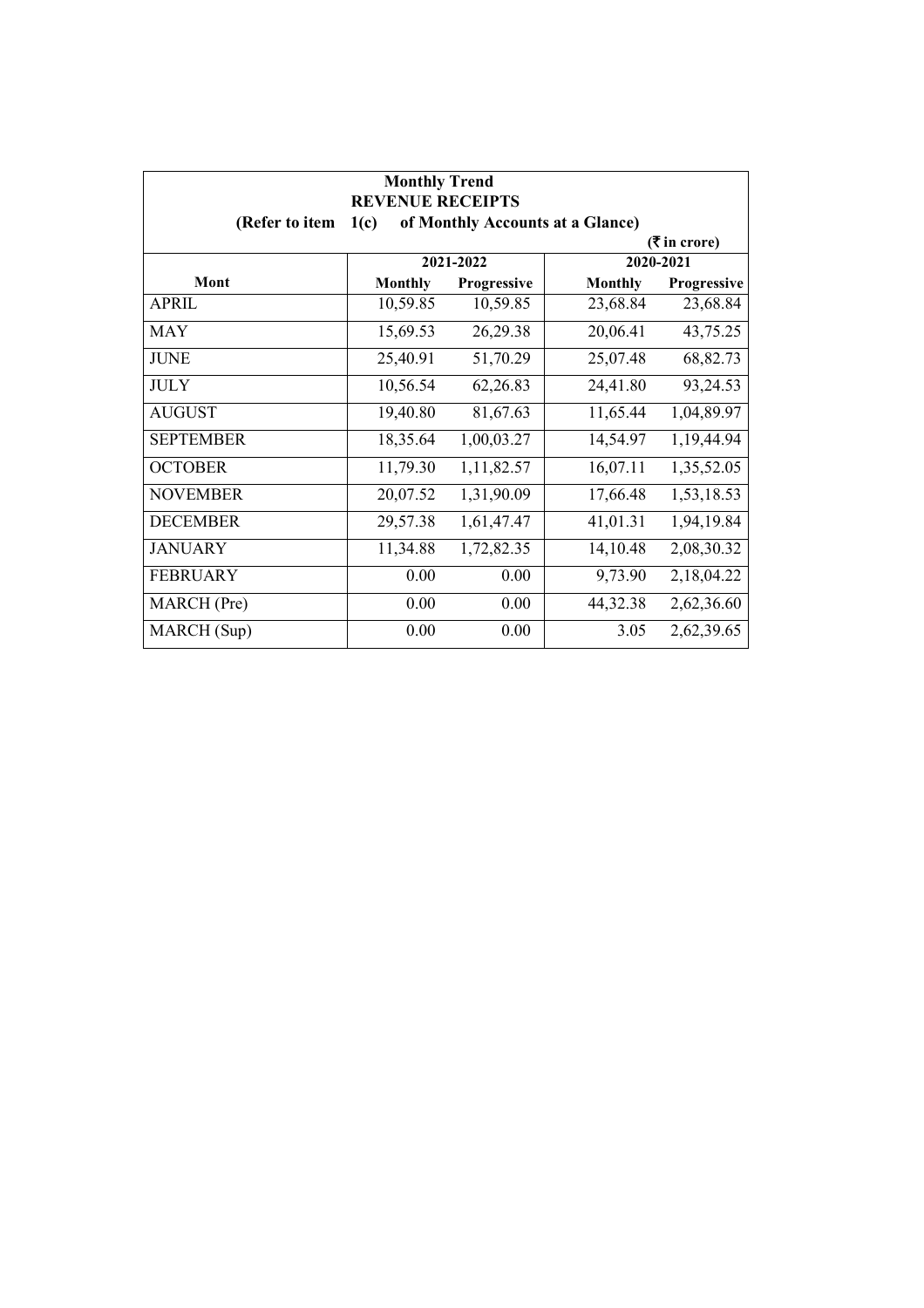| <b>Monthly Trend</b><br><b>CAPITAL RECEIPTS</b>            |                             |             |                |             |  |
|------------------------------------------------------------|-----------------------------|-------------|----------------|-------------|--|
| of Monthly Accounts at a Glance)<br>(Refer to item<br>2(a) |                             |             |                |             |  |
|                                                            | $(3\overline{5})$ in crore) |             |                |             |  |
|                                                            |                             | 2021-2022   |                | 2020-2021   |  |
| Mont                                                       | <b>Monthly</b>              | Progressive | <b>Monthly</b> | Progressive |  |
| <b>APRIL</b>                                               | 0.18                        | 0.18        | 0.20           | 0.20        |  |
| <b>MAY</b>                                                 | 0.18                        | 0.36        | 0.20           | 0.40        |  |
| <b>JUNE</b>                                                | 0.13                        | 0.49        | $-0.01$        | 0.39        |  |
| <b>JULY</b>                                                | 0.16                        | 0.65        | 0.22           | 0.61        |  |
| <b>AUGUST</b>                                              | 0.16                        | 0.81        | 0.20           | 0.81        |  |
| <b>SEPTEMBER</b>                                           | 1.09                        | 1.90        | 0.21           | 1.02        |  |
| <b>OCTOBER</b>                                             | 0.02                        | 1.92        | 0.30           | 1.32        |  |
| <b>NOVEMBER</b>                                            | 0.20                        | 2.12        | 0.21           | 1.53        |  |
| <b>DECEMBER</b>                                            | 0.43                        | 2.55        | 0.21           | 1.74        |  |
| <b>JANUARY</b>                                             | 0.43                        | 2.98        | 0.22           | 1.96        |  |
| <b>FEBRUARY</b>                                            | 0.00                        | 0.00        | 0.19           | 2.15        |  |
| MARCH (Pre)                                                | 0.00                        | 0.00        | 0.41           | 2.56        |  |
| MARCH (Sup)                                                | 0.00                        | 0.00        | 0.00           | 2.56        |  |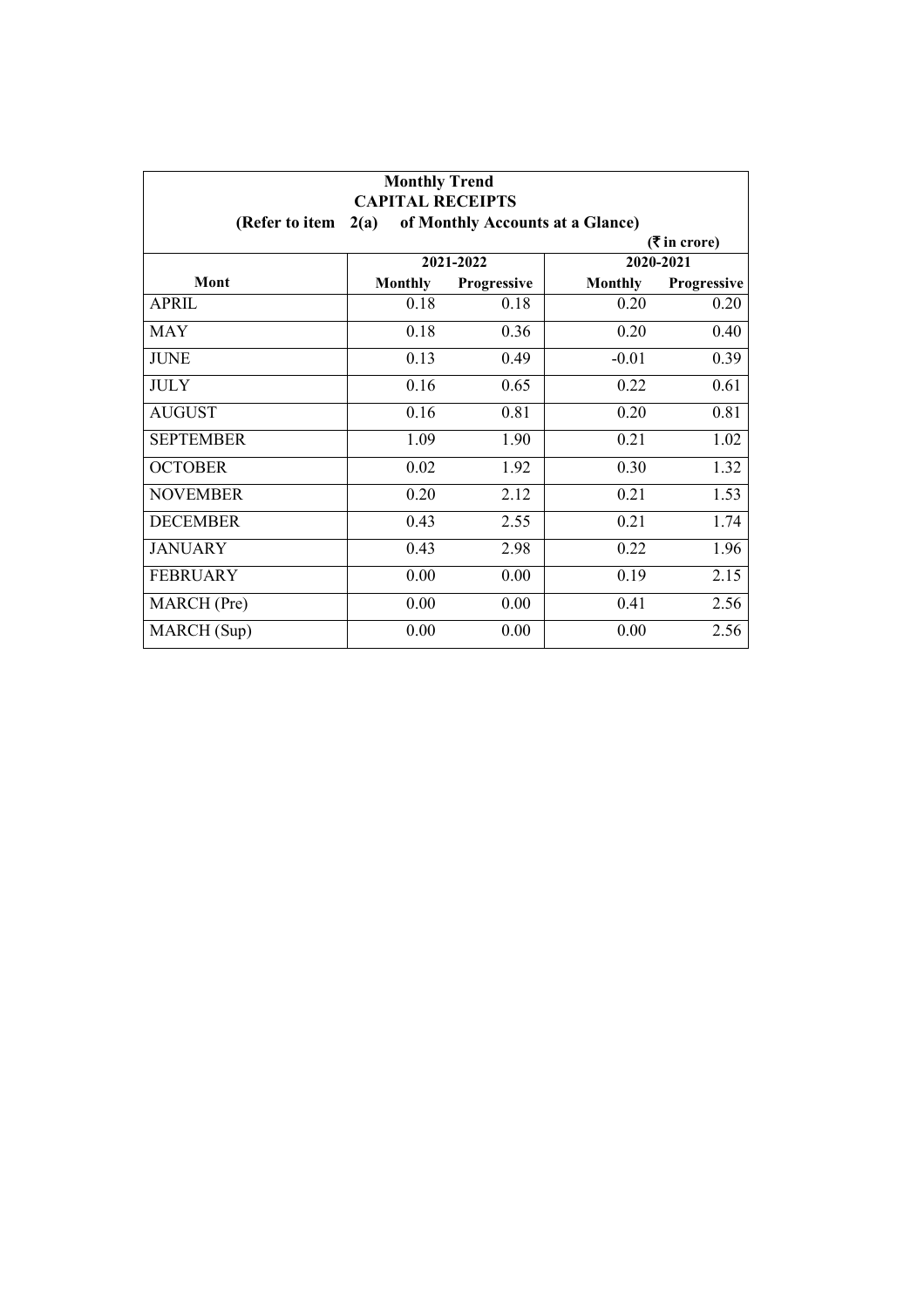| <b>Monthly Trend</b><br><b>CAPITAL RECEIPTS</b>            |                |             |                |             |  |
|------------------------------------------------------------|----------------|-------------|----------------|-------------|--|
| 2(b)<br>of Monthly Accounts at a Glance)<br>(Refer to item |                |             |                |             |  |
| $(3\overline{5})$ in crore)                                |                |             |                |             |  |
|                                                            |                | 2021-2022   |                | 2020-2021   |  |
| Mont                                                       | <b>Monthly</b> | Progressive | <b>Monthly</b> | Progressive |  |
| <b>APRIL</b>                                               | 0.00           | 0.00        | 0.00           | 0.00        |  |
| <b>MAY</b>                                                 | 0.00           | 0.00        | 0.00           | 0.00        |  |
| <b>JUNE</b>                                                | 0.00           | 0.00        | 0.00           | 0.00        |  |
| <b>JULY</b>                                                | 0.00           | 0.00        | 0.00           | 0.00        |  |
| <b>AUGUST</b>                                              | 0.00           | 0.00        | 0.00           | 0.00        |  |
| <b>SEPTEMBER</b>                                           | 0.00           | 0.00        | 0.00           | 0.00        |  |
| <b>OCTOBER</b>                                             | 0.00           | 0.00        | 0.00           | 0.00        |  |
| <b>NOVEMBER</b>                                            | 0.00           | 0.00        | 0.00           | 0.00        |  |
| <b>DECEMBER</b>                                            | 0.00           | 0.00        | 0.00           | 0.00        |  |
| <b>JANUARY</b>                                             | 0.00           | 0.00        | 0.00           | 0.00        |  |
| <b>FEBRUARY</b>                                            | 0.00           | 0.00        | 0.00           | 0.00        |  |
| MARCH (Pre)                                                | 0.00           | 0.00        | 0.00           | 0.00        |  |
| MARCH (Sup)                                                | 0.00           | 0.00        | 0.00           | 0.00        |  |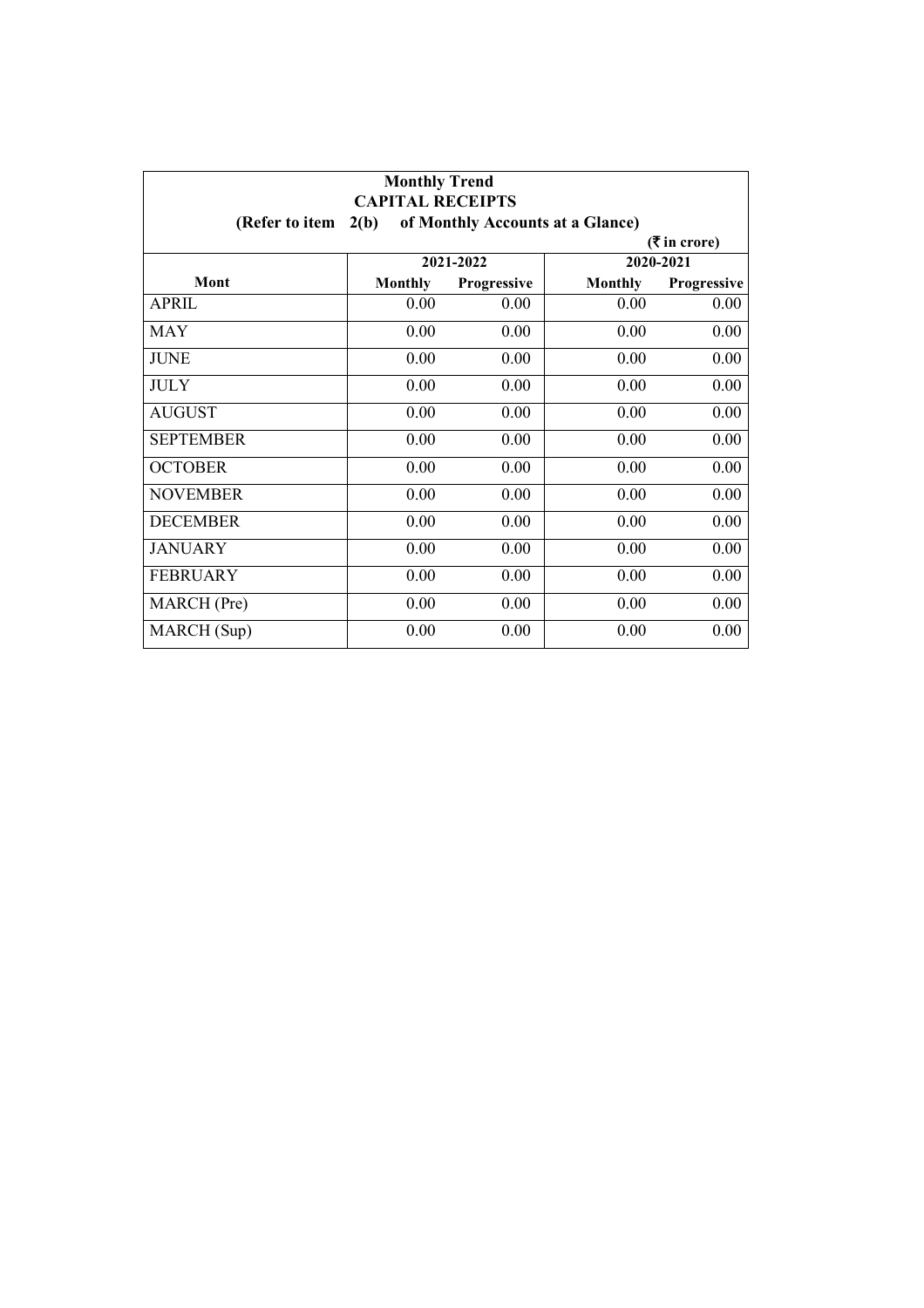| <b>Monthly Trend</b><br><b>CAPITAL RECEIPTS</b><br>of Monthly Accounts at a Glance)<br>(Refer to item<br>2(c) |                |                    |                |             |  |  |
|---------------------------------------------------------------------------------------------------------------|----------------|--------------------|----------------|-------------|--|--|
|                                                                                                               | ( ₹ in error)  |                    |                |             |  |  |
|                                                                                                               |                | 2021-2022          |                | 2020-2021   |  |  |
| Mont                                                                                                          | <b>Monthly</b> | <b>Progressive</b> | <b>Monthly</b> | Progressive |  |  |
| <b>APRIL</b>                                                                                                  | $-9,38.44$     | $-9,38.44$         | $-9,62.34$     | $-9,62.34$  |  |  |
| <b>MAY</b>                                                                                                    | 1,25.32        | $-8, 13.12$        | $-9,29.93$     | $-18,92.27$ |  |  |
| <b>JUNE</b>                                                                                                   | $-6,29.52$     | $-14,42.64$        | $-5,54.47$     | $-24,46.74$ |  |  |
| <b>JULY</b>                                                                                                   | 17,36.98       | 2,94.34            | $-1,21.78$     | $-25,68.52$ |  |  |
| <b>AUGUST</b>                                                                                                 | 9,52.15        | 12,46.49           | 13,47.89       | $-12,20.63$ |  |  |
| <b>SEPTEMBER</b>                                                                                              | 24,81.59       | 37,28.08           | 6,20.78        | $-5,99.85$  |  |  |
| <b>OCTOBER</b>                                                                                                | 5,58.68        | 42,86.76           | 15,64.36       | 9,64.51     |  |  |
| <b>NOVEMBER</b>                                                                                               | 5,52.57        | 48,39.33           | 20,56.89       | 30,21.40    |  |  |
| <b>DECEMBER</b>                                                                                               | 58,67.53       | 1,07,06.86         | 4,12.28        | 34,33.68    |  |  |
| <b>JANUARY</b>                                                                                                | 38,45.41       | 1,45,52.27         | 35,65.31       | 69,98.99    |  |  |
| <b>FEBRUARY</b>                                                                                               | 0.00           | 0.00               | 12,65.90       | 82,64.89    |  |  |
| MARCH (Pre)                                                                                                   | 0.00           | 0.00               | 23,75.52       | 1,06,40.41  |  |  |
| MARCH (Sup)                                                                                                   | 0.00           | 0.00               | 12,02.52       | 1,18,42.93  |  |  |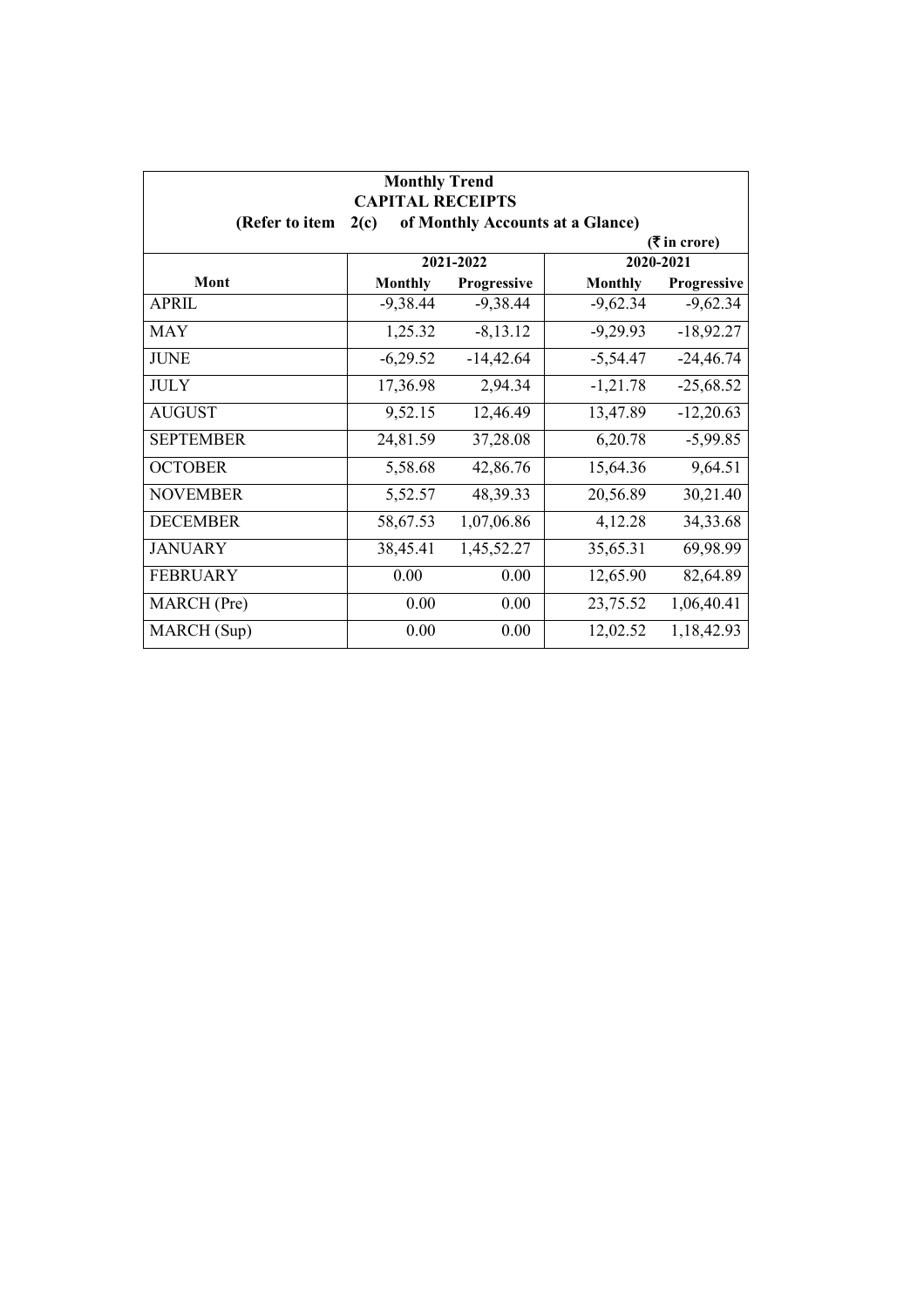| <b>Monthly Trend</b><br><b>REVENUE EXPENDITURE</b>         |                |             |                |               |  |
|------------------------------------------------------------|----------------|-------------|----------------|---------------|--|
| of Monthly Accounts at a Glance)<br>(Refer to item<br>4(a) |                |             |                |               |  |
| 2020-2021<br>2021-2022                                     |                |             |                | ( ₹ in error) |  |
| Mont                                                       | <b>Monthly</b> | Progressive | <b>Monthly</b> | Progressive   |  |
| <b>APRIL</b>                                               | $-5.89$        | $-5.89$     | 3,20.64        | 3,20.64       |  |
| <b>MAY</b>                                                 | 7,17.41        | 7,11.52     | 3,82.11        | 7,02.75       |  |
| <b>JUNE</b>                                                | 7,99.62        | 15,11.14    | 12,89.13       | 19,91.88      |  |
| <b>JULY</b>                                                | 24,10.15       | 39,21.29    | 10,96.00       | 30,87.88      |  |
| <b>AUGUST</b>                                              | 14,65.20       | 53,86.49    | 9,68.19        | 40,56.07      |  |
| <b>SEPTEMBER</b>                                           | 19,49.85       | 73,36.34    | 11,27.81       | 51,83.88      |  |
| <b>OCTOBER</b>                                             | 6,32.34        | 79,68.68    | 13,74.03       | 65,57.91      |  |
| <b>NOVEMBER</b>                                            | 16,28.35       | 95,97.03    | 17,37.01       | 82,94.92      |  |
| <b>DECEMBER</b>                                            | 41,62.12       | 1,37,59.95  | 23,19.85       | 1,06,14.77    |  |
| <b>JANUARY</b>                                             | 30,87.31       | 1,68,47.26  | 21,65.27       | 1,27,80.04    |  |
| <b>FEBRUARY</b>                                            | 0.00           | 0.00        | 19,80.75       | 1,47,60.79    |  |
| MARCH (Pre)                                                | 0.00           | 0.00        | 54,45.28       | 2,02,06.07    |  |
| MARCH (Sup)                                                | 0.00           | 0.00        | 7,90.67        | 2,09,96.74    |  |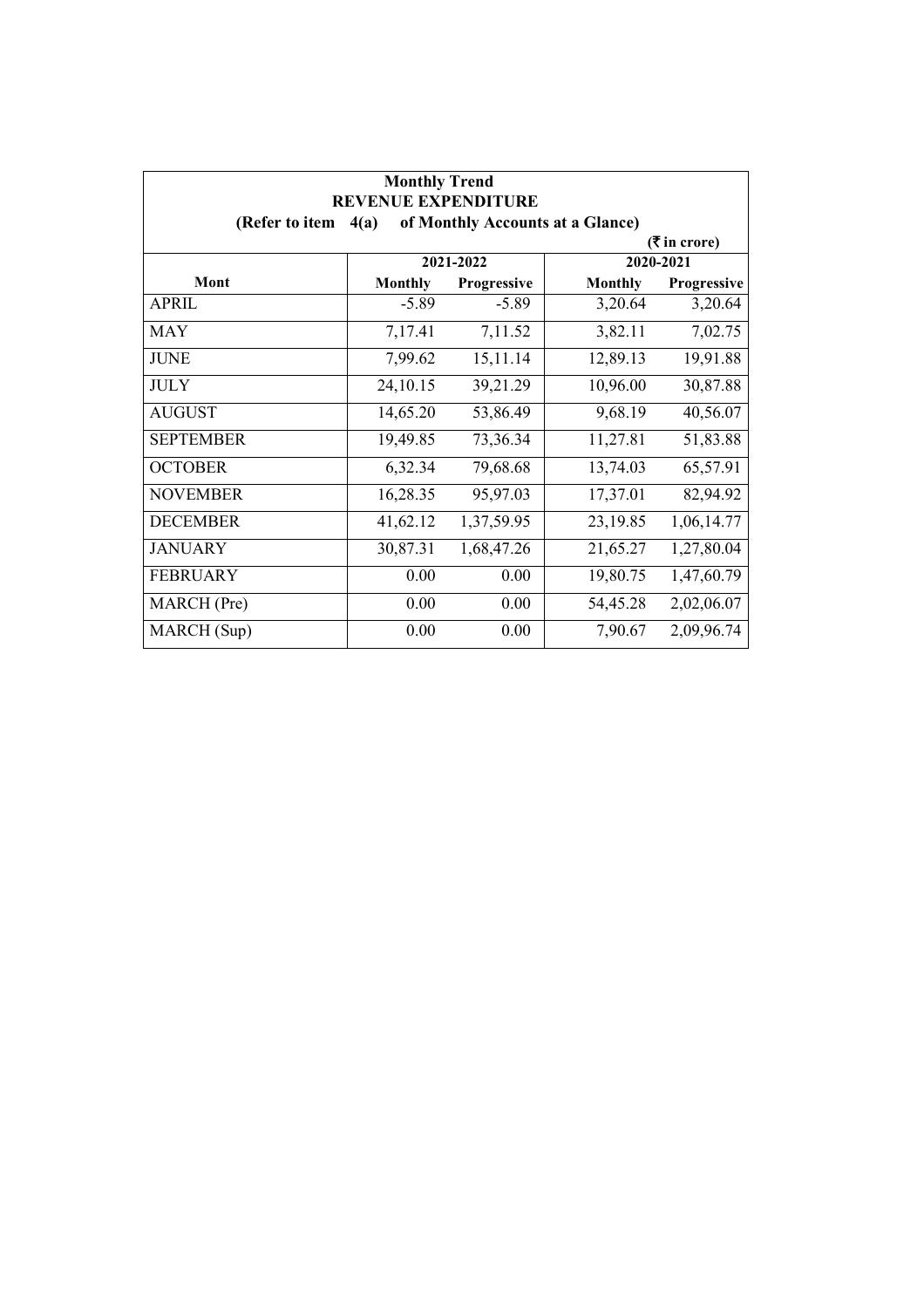| <b>Monthly Trend</b><br><b>REVENUE EXPENDITURE</b>         |                |             |                |             |  |
|------------------------------------------------------------|----------------|-------------|----------------|-------------|--|
| of Monthly Accounts at a Glance)<br>(Refer to item<br>4(b) |                |             |                |             |  |
| $(3\overline{5})$ in crore)                                |                |             |                |             |  |
|                                                            |                | 2021-2022   |                | 2020-2021   |  |
| Mont                                                       | <b>Monthly</b> | Progressive | <b>Monthly</b> | Progressive |  |
| <b>APRIL</b>                                               | 2,98.21        | 2,98.21     | 2,21.20        | 2,21.20     |  |
| <b>MAY</b>                                                 | 3,01.55        | 5,99.76     | 2,30.84        | 4,52.04     |  |
| <b>JUNE</b>                                                | 3,78.42        | 9,78.18     | 3,47.19        | 7,99.23     |  |
| <b>JULY</b>                                                | 3,31.56        | 13,09.74    | 52.34          | 8,51.58     |  |
| <b>AUGUST</b>                                              | 5,78.99        | 18,88.73    | 4,64.43        | 13,16.01    |  |
| <b>SEPTEMBER</b>                                           | 5,88.68        | 24,77.41    | 4,87.71        | 18,03.72    |  |
| <b>OCTOBER</b>                                             | 3,12.59        | 27,90.00    | 2,48.44        | 20,52.16    |  |
| <b>NOVEMBER</b>                                            | 3,20.05        | 31,10.05    | 2,27.40        | 22,79.56    |  |
| <b>DECEMBER</b>                                            | 3,54.41        | 34,64.46    | 5,95.40        | 28,74.96    |  |
| <b>JANUARY</b>                                             | 3,81.32        | 38,45.78    | 3,71.01        | 32,45.97    |  |
| <b>FEBRUARY</b>                                            | 0.00           | 0.00        | 4,27.22        | 36,73.19    |  |
| MARCH (Pre)                                                | 0.00           | 0.00        | 6,50.65        | 43,23.84    |  |
| MARCH (Sup)                                                | 0.00           | 0.00        | 0.00           | 43,23.84    |  |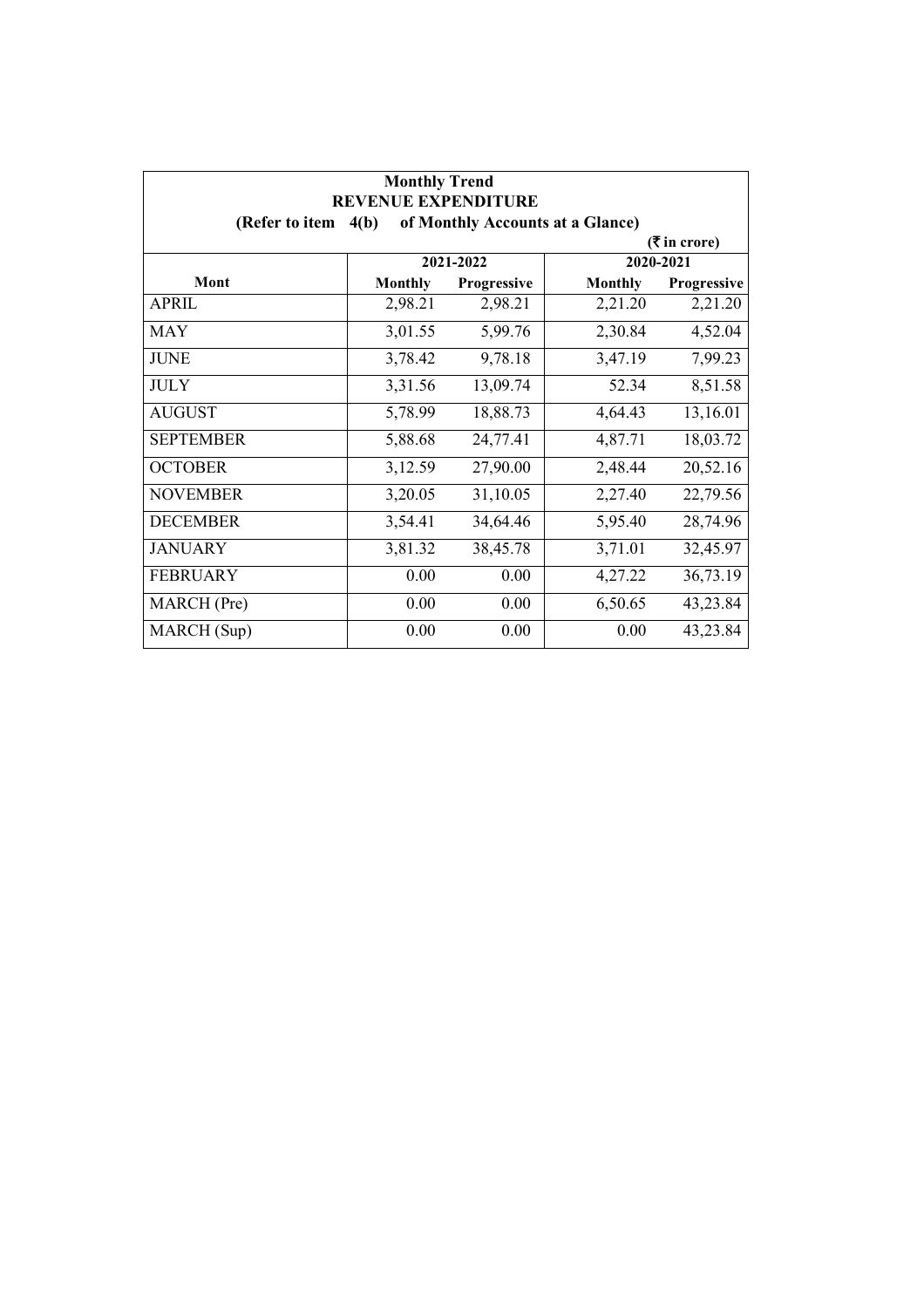| <b>Monthly Trend</b><br><b>REVENUE EXPENDITURE</b> |                             |               |                                  |             |  |  |
|----------------------------------------------------|-----------------------------|---------------|----------------------------------|-------------|--|--|
| (Refer to item                                     | 4(c)                        |               | of Monthly Accounts at a Glance) |             |  |  |
|                                                    | $(3\overline{5})$ in crore) |               |                                  |             |  |  |
|                                                    |                             | 2021-2022     |                                  | 2020-2021   |  |  |
| Mont                                               | <b>Monthly</b>              | Progressive   | <b>Monthly</b>                   | Progressive |  |  |
| <b>APRIL</b>                                       | 20,61.36                    | 20,61.36      | 18,91.48                         | 18,91.48    |  |  |
| <b>MAY</b>                                         | 18,45.79                    | 39,07.15      | 20,34.01                         | 39,25.49    |  |  |
| <b>JUNE</b>                                        | 18,16.71                    | 57,23.86      | 20,89.99                         | 60,15.48    |  |  |
| <b>JULY</b>                                        | 20,53.06                    | 77,76.92      | 19,54.11                         | 79,69.59    |  |  |
| <b>AUGUST</b>                                      | 20,81.19                    | 98,58.11      | 21,78.09                         | 1,01,47.68  |  |  |
| <b>SEPTEMBER</b>                                   | 26,65.23                    | 1,25,23.34    | 21,29.08                         | 1,22,76.76  |  |  |
| <b>OCTOBER</b>                                     | 21,02.35                    | 1,46,25.69    | 25,24.01                         | 1,48,00.77  |  |  |
| <b>NOVEMBER</b>                                    | 24,94.42                    | 1,71,20.11    | 24,78.85                         | 1,72,79.62  |  |  |
| <b>DECEMBER</b>                                    | 27,66.41                    | 1,98,86.52    | 21,64.80                         | 1,94,44.42  |  |  |
| <b>JANUARY</b>                                     | 23,90.59                    | 2, 22, 77. 11 | 20,61.55                         | 2,15,05.97  |  |  |
| <b>FEBRUARY</b>                                    | 0.00                        | 0.00          | 20,37.16                         | 2,35,43.13  |  |  |
| MARCH (Pre)                                        | 0.00                        | 0.00          | 34,63.32                         | 2,70,06.45  |  |  |
| MARCH (Sup)                                        | 0.00                        | 0.00          | 2,20.57                          | 2,72,27.02  |  |  |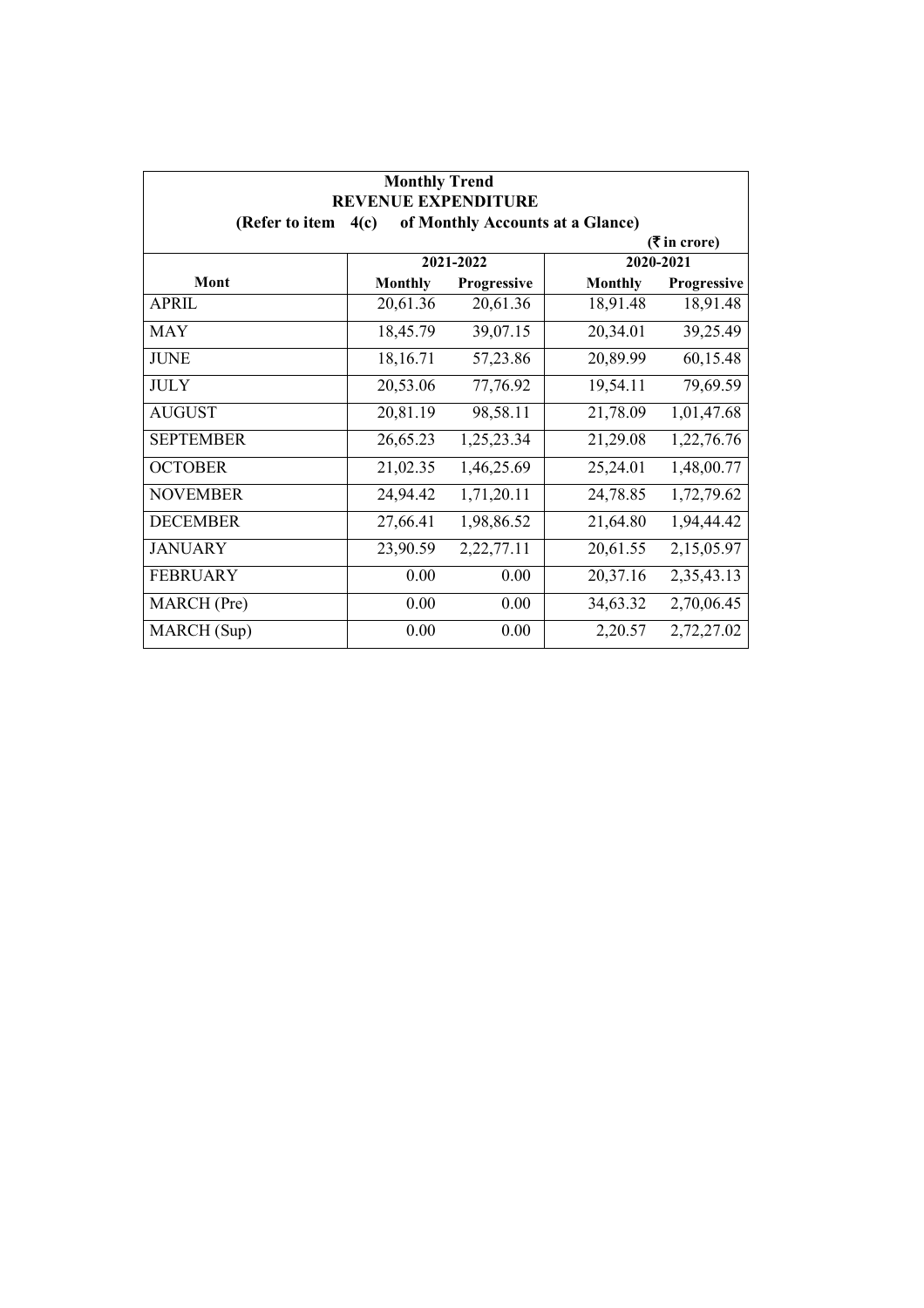| <b>Monthly Trend</b><br><b>REVENUE EXPENDITURE</b> |                |             |                                  |             |
|----------------------------------------------------|----------------|-------------|----------------------------------|-------------|
| (Refer to item                                     | 4(d)           |             | of Monthly Accounts at a Glance) |             |
| ( ₹ in error)<br>2021-2022<br>2020-2021            |                |             |                                  |             |
| Mont                                               | <b>Monthly</b> | Progressive | <b>Monthly</b>                   | Progressive |
|                                                    |                |             |                                  |             |
| <b>APRIL</b>                                       | 8,54.92        | 8,54.92     | 4,97.12                          | 4,97.12     |
| <b>MAY</b>                                         | 11,51.04       | 20,05.96    | 8,46.17                          | 13,43.29    |
| <b>JUNE</b>                                        | 9,33.30        | 29,39.26    | 8,07.47                          | 21,50.76    |
| <b>JULY</b>                                        | 7,80.12        | 37,19.38    | 7,63.93                          | 29,14.69    |
| <b>AUGUST</b>                                      | 7,66.01        | 44,85.39    | 8,05.59                          | 37,20.28    |
| <b>SEPTEMBER</b>                                   | 12,49.73       | 57, 35. 12  | 7,52.94                          | 44,73.22    |
| <b>OCTOBER</b>                                     | 9,17.23        | 66,52.35    | 13,31.58                         | 58,04.80    |
| <b>NOVEMBER</b>                                    | 15,65.12       | 82,17.47    | 7,82.06                          | 65,86.86    |
| <b>DECEMBER</b>                                    | 17,05.15       | 99,22.62    | 6,98.24                          | 72,85.10    |
| <b>JANUARY</b>                                     | 14,42.58       | 1,13,65.20  | 10,53.04                         | 83,38.14    |
| <b>FEBRUARY</b>                                    | 0.00           | 0.00        | 8,69.80                          | 92,07.94    |
| MARCH (Pre)                                        | 0.00           | 0.00        | 11,40.78                         | 1,03,48.72  |
| MARCH (Sup)                                        | 0.00           | 0.00        | 2.01                             | 1,03,50.73  |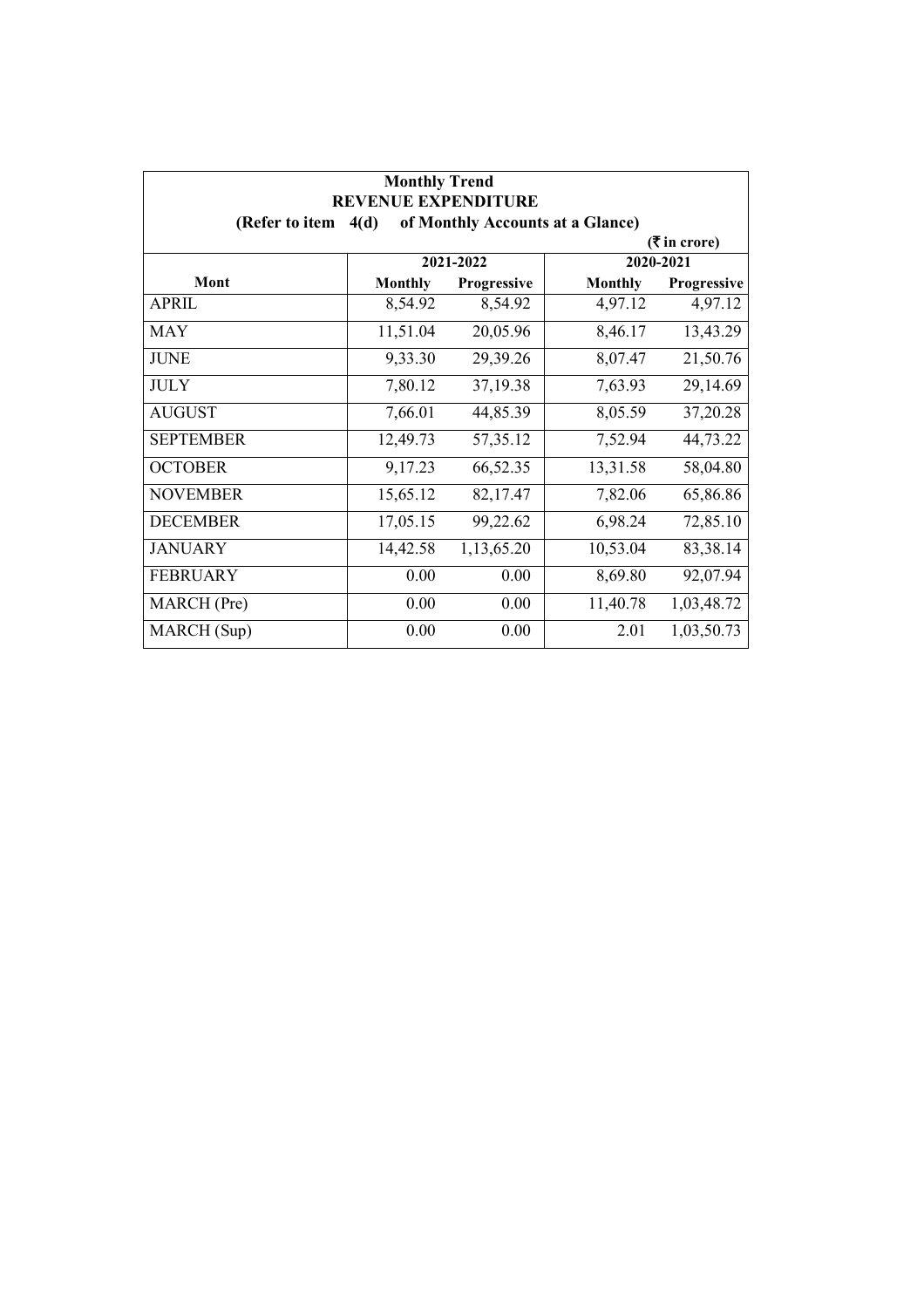| <b>Monthly Trend</b><br><b>REVENUE EXPENDITURE</b> |                |                                  |                |             |  |
|----------------------------------------------------|----------------|----------------------------------|----------------|-------------|--|
| (Refer to item                                     | 4(e)           | of Monthly Accounts at a Glance) |                |             |  |
| ( ₹ in error)                                      |                |                                  |                |             |  |
|                                                    |                | 2021-2022                        |                | 2020-2021   |  |
| Mont                                               | <b>Monthly</b> | Progressive                      | <b>Monthly</b> | Progressive |  |
| <b>APRIL</b>                                       | 0.00           | 0.00                             | 0.00           | 0.00        |  |
| <b>MAY</b>                                         | 0.00           | 0.00                             | 0.00           | 0.00        |  |
| <b>JUNE</b>                                        | 0.00           | 0.00                             | 0.00           | 0.00        |  |
| <b>JULY</b>                                        | 1,00.00        | 1,00.00                          | 3,05.20        | 3,05.20     |  |
| <b>AUGUST</b>                                      | 75.00          | 1,75.00                          | 4,70.43        | 7,75.63     |  |
| <b>SEPTEMBER</b>                                   | 0.00           | 1,75.00                          | 25.13          | 8,00.76     |  |
| <b>OCTOBER</b>                                     | 0.00           | 1,75.00                          | 27.91          | 8,28.67     |  |
| <b>NOVEMBER</b>                                    | 0.00           | 1,75.00                          | 22.34          | 8,51.01     |  |
| <b>DECEMBER</b>                                    | 47.16          | 2,22.16                          | 47.34          | 8,98.35     |  |
| <b>JANUARY</b>                                     | 2,93.67        | 5,15.83                          | 4,55.28        | 13,53.63    |  |
| <b>FEBRUARY</b>                                    | 0.00           | 0.00                             | 0.78           | 13,54.41    |  |
| MARCH (Pre)                                        | 0.00           | 0.00                             | 8.47           | 13,62.88    |  |
| MARCH (Sup)                                        | 0.00           | 0.00                             | 0.00           | 13,62.88    |  |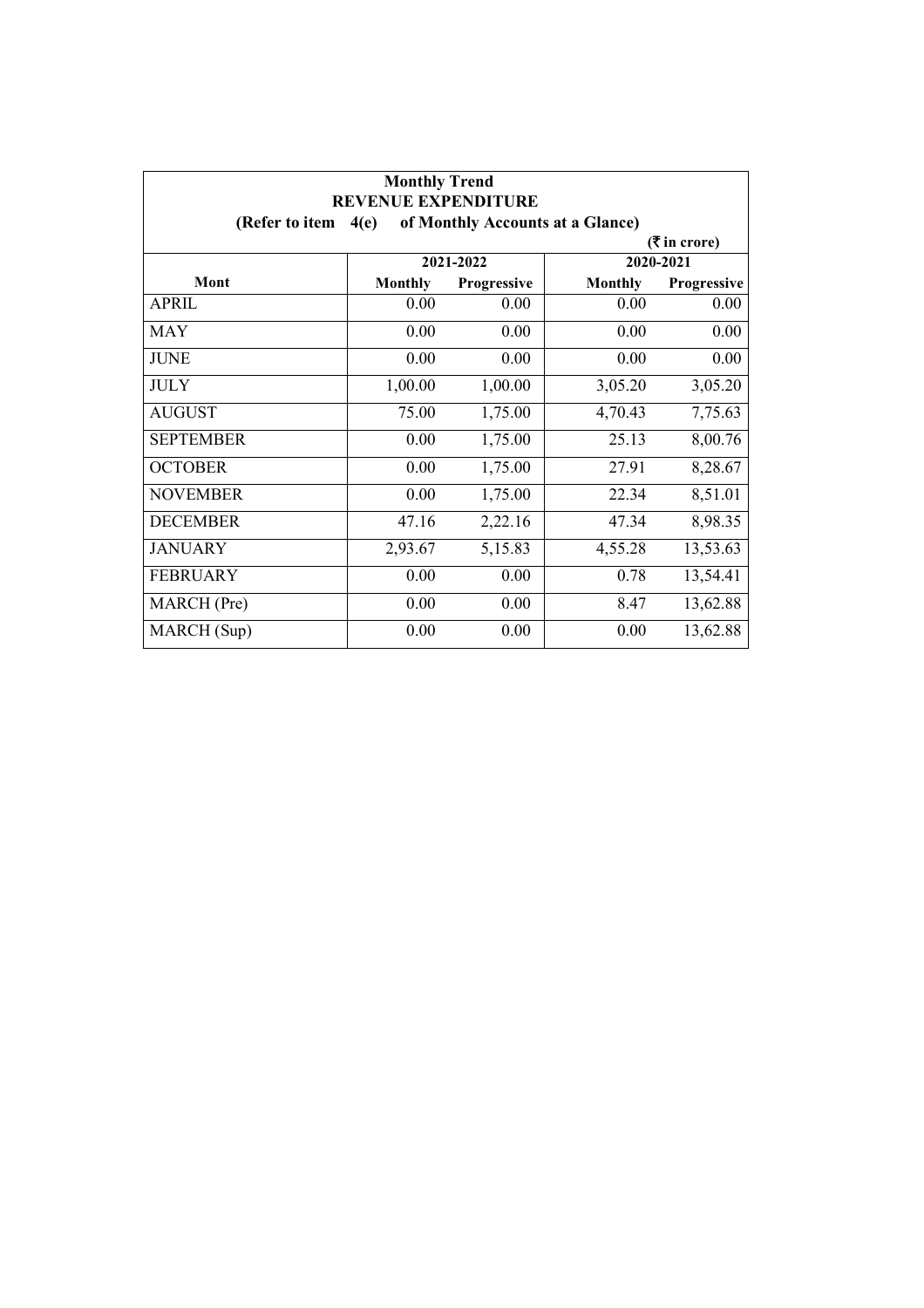| <b>Monthly Trend</b><br><b>CAPITAL EXPENDITURE</b><br>of Monthly Accounts at a Glance)<br>(Refer to item<br>5(a) |                |             |                |             |  |  |  |
|------------------------------------------------------------------------------------------------------------------|----------------|-------------|----------------|-------------|--|--|--|
|                                                                                                                  |                |             |                |             |  |  |  |
|                                                                                                                  | 2021-2022      |             |                |             |  |  |  |
| Mont                                                                                                             | <b>Monthly</b> | Progressive | <b>Monthly</b> | Progressive |  |  |  |
| <b>APRIL</b>                                                                                                     | $-0.09$        | $-0.09$     | 5.65           | 5.65        |  |  |  |
| <b>MAY</b>                                                                                                       | 3,03.64        | 3,03.55     | 4,10.42        | 4,16.07     |  |  |  |
| <b>JUNE</b>                                                                                                      | 6,01.90        | 9,05.45     | 1,85.84        | 6,01.91     |  |  |  |
| <b>JULY</b>                                                                                                      | 1,28.92        | 10,34.37    | 9,15.44        | 15,17.35    |  |  |  |
| <b>AUGUST</b>                                                                                                    | 11,84.86       | 22,19.23    | 1,79.74        | 16,97.09    |  |  |  |
| <b>SEPTEMBER</b>                                                                                                 | 9,60.18        | 31,79.41    | 4,91.32        | 21,88.41    |  |  |  |
| <b>OCTOBER</b>                                                                                                   | 14,26.58       | 46,05.99    | 7,18.99        | 29,07.40    |  |  |  |
| <b>NOVEMBER</b>                                                                                                  | 12,92.23       | 58,98.22    | 15,58.47       | 44,65.87    |  |  |  |
| <b>DECEMBER</b>                                                                                                  | 19,18.49       | 78,16.71    | 16,69.04       | 61,34.91    |  |  |  |
| <b>JANUARY</b>                                                                                                   | 13,15.78       | 91,32.49    | 7,02.85        | 68, 37. 76  |  |  |  |
| <b>FEBRUARY</b>                                                                                                  | 0.00           | 0.00        | 16,84.25       | 85,22.01    |  |  |  |
| MARCH (Pre)                                                                                                      | 0.00           | 0.00        | 36,73.90       | 1,21,95.91  |  |  |  |
| MARCH (Sup)                                                                                                      | 0.00           | 0.00        | 2,03.48        | 1,23,99.39  |  |  |  |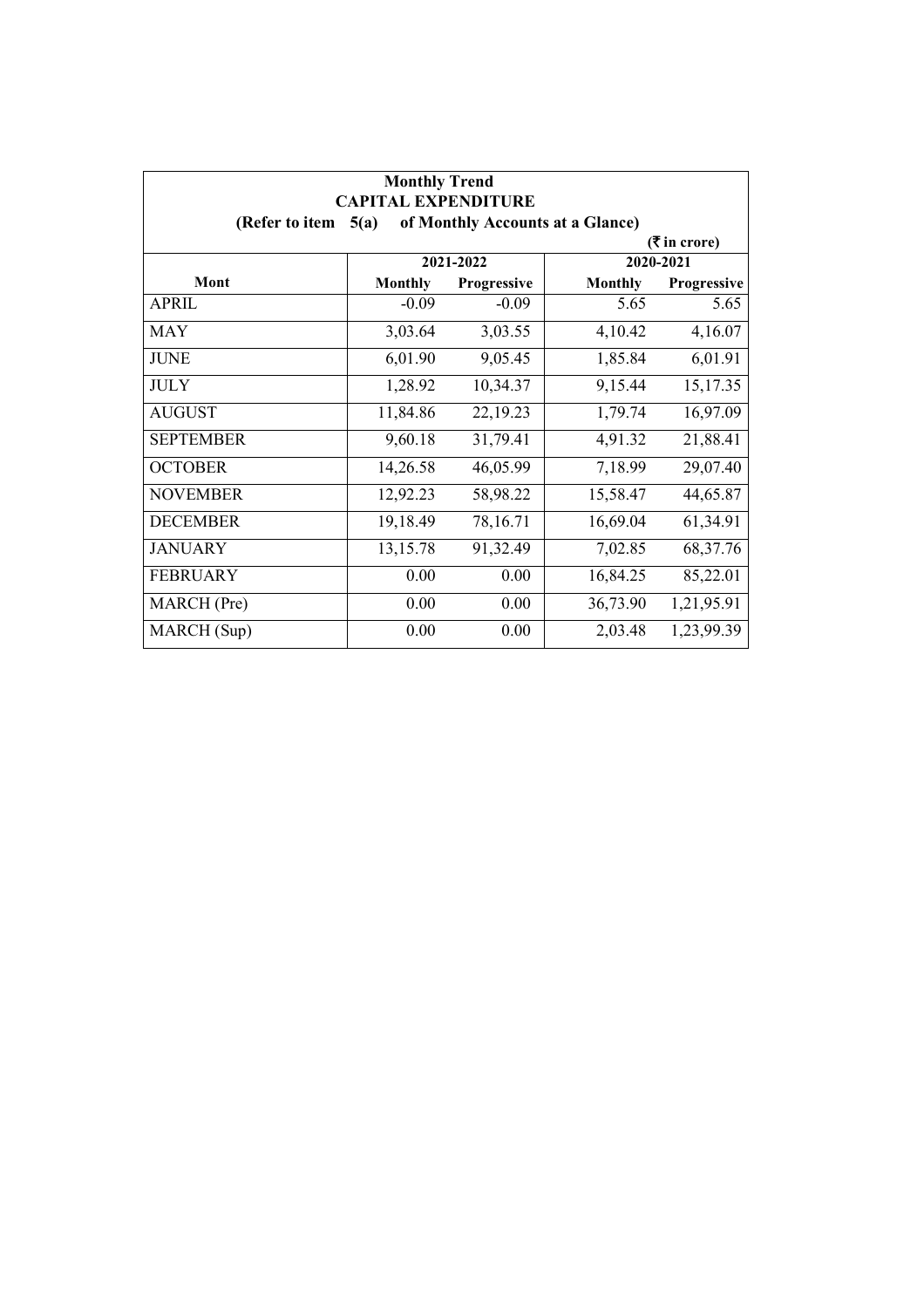| <b>Monthly Trend</b><br><b>CAPITAL EXPENDITURE</b>         |                |             |                |             |  |  |  |
|------------------------------------------------------------|----------------|-------------|----------------|-------------|--|--|--|
| 5(b)<br>of Monthly Accounts at a Glance)<br>(Refer to item |                |             |                |             |  |  |  |
| ( ₹ in error)                                              |                |             |                |             |  |  |  |
|                                                            | 2021-2022      |             |                | 2020-2021   |  |  |  |
| Mont                                                       | <b>Monthly</b> | Progressive | <b>Monthly</b> | Progressive |  |  |  |
| <b>APRIL</b>                                               | 0.00           | 0.00        | 0.00           | 0.00        |  |  |  |
| <b>MAY</b>                                                 | 0.00           | 0.00        | 0.00           | 0.00        |  |  |  |
| <b>JUNE</b>                                                | 0.00           | 0.00        | 0.01           | 0.00        |  |  |  |
| <b>JULY</b>                                                | 0.00           | 0.00        | 0.00           | 0.00        |  |  |  |
| <b>AUGUST</b>                                              | 0.00           | 0.00        | 0.00           | 0.00        |  |  |  |
| <b>SEPTEMBER</b>                                           | 0.00           | 0.00        | 0.00           | 0.00        |  |  |  |
| <b>OCTOBER</b>                                             | 0.00           | 0.00        | 0.00           | 0.00        |  |  |  |
| <b>NOVEMBER</b>                                            | 0.00           | 0.00        | 0.00           | 0.00        |  |  |  |
| <b>DECEMBER</b>                                            | 0.00           | 0.00        | 0.00           | 0.00        |  |  |  |
| <b>JANUARY</b>                                             | 0.00           | 0.00        | 0.00           | 0.00        |  |  |  |
| <b>FEBRUARY</b>                                            | 0.00           | 0.00        | 0.00           | 0.00        |  |  |  |
| MARCH (Pre)                                                | 0.00           | 0.00        | 0.00           | 0.00        |  |  |  |
| MARCH (Sup)                                                | 0.00           | 0.00        | 0.00           | 0.00        |  |  |  |